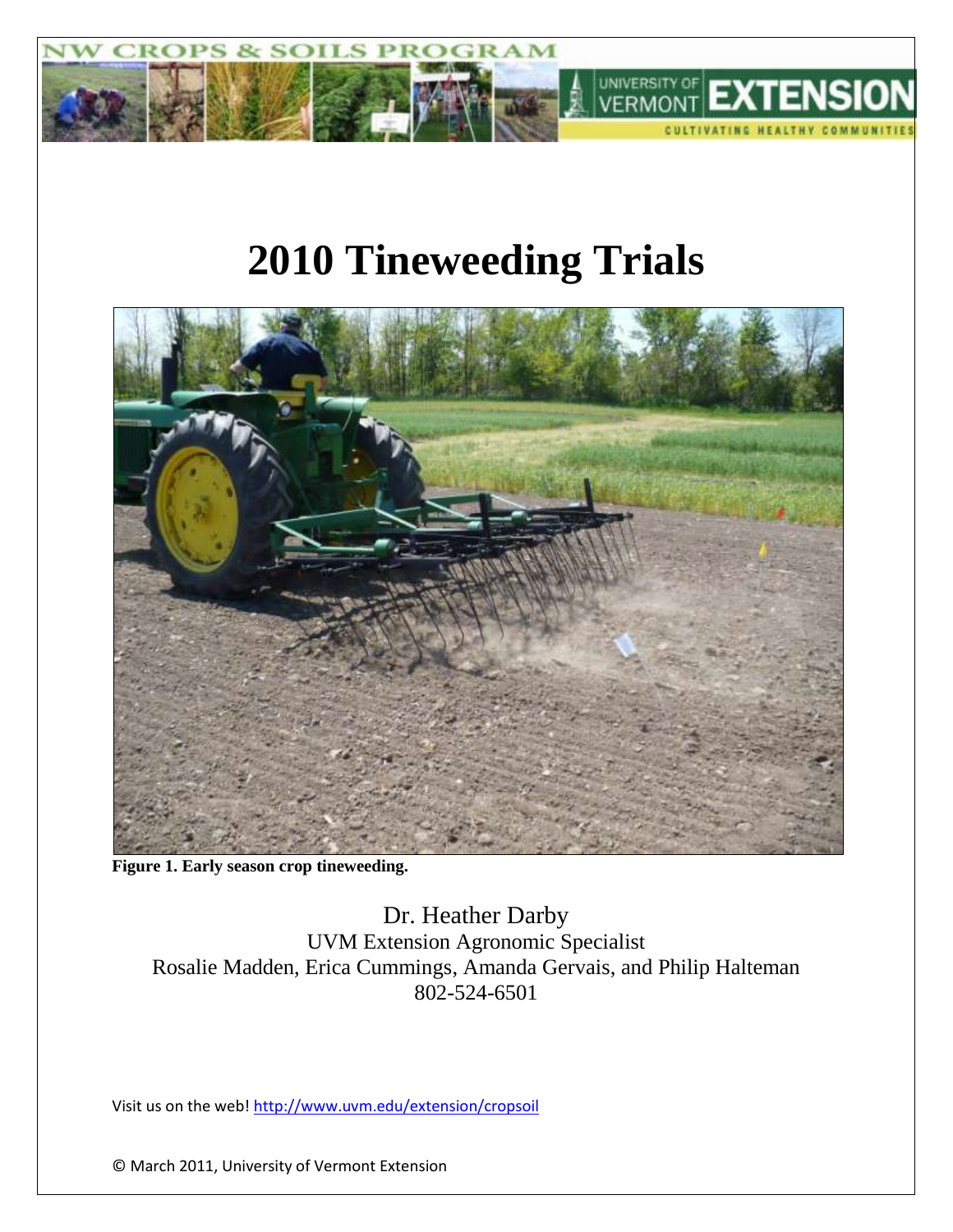2010 Vermont Tineweeding Trials Heather Darby, University of Vermont Extension [heather.darby\[at\]uvm.edu](mailto:heather.darby@uvm.edu?subject=Tineweeding%20Trial)

In 2010, the University of Vermont Extension Crops and Soils Team conducted an evaluation of tineweeding as a weed management strategy in corn and sunflowers in Alburgh, VT.

Tineweeding is a type of mechanical cultivation that is implemented early on in the field season (Figure 1). A tineweeder is a low cost and simple piece of equipment designed to disturb the root zones of weed seedlings while they are in the very delicate "white thread root" stage (Figure 2). This disturbance often results in weed seedling desiccation and death. Success of this practice is highly dependent on weather conditions at the time of weeding. Wet soils can prohibit the use of tineweeders when weeds are at the critical white thread stage.



**Figure 2. White thread root stage of growth.**

### *Weather Data*

Seasonal precipitation and temperatures recorded at a weather station in close proximity to the 2010 research site are shown in Table 1. This year presented a growing season that was above average in temperatures, and while we had a drier spring, overall, we ended up with above average rainfall. This year we accumulated 26.4 more Growing Degree Days (GDD) than usual. GDDs are reported for corn (base  $50^{\circ} - 86^{\circ}$ F) and sunflowers (base  $44^{\circ} - 95^{\circ}$ F) in Table 1.

|                                              | May     | June  | July  | August | September | October |
|----------------------------------------------|---------|-------|-------|--------|-----------|---------|
| Average Temperature $(^{\circ}F)$            | 59.6    | 66.0  | 74.1  | 70.4   | 64.0      | 50.6    |
| Departure from Normal                        | 3.00    | 0.20  | 3.00  | 1.40   | 3.60      | 1.80    |
|                                              |         |       |       |        |           |         |
| Precipitation (inches)                       | 0.92    | 4.61  | 4.30  | 5.48   | 4.32      | $\ast$  |
| Departure from Normal                        | $-2.01$ | 1.40  | 0.89  | 1.63   | 0.86      |         |
| Corn (Base $50^{\circ} - 86^{\circ}$ F)      |         |       |       |        |           |         |
| Growing Degree Days                          | 331.8   | 478.5 | 747.1 | 634.0  | 418.5     | 128.7   |
| Departure from Normal                        | 71.4    | 4.5   | 94.6  | 45.0   | 106.5     | 26.4    |
| Sunflower (Base $44^{\circ} - 95^{\circ}F$ ) |         |       |       |        |           |         |
| Growing Degree Days                          | 482.1   | 658.5 | 933.1 | 820.0  | 598.5     | 221.7   |
| Departure from Normal                        | 91.5    | 4.5   | 94.6  | 45.0   | 106.5     | 26.4    |

#### **Table 1. Temperature, precipitation, and GDD summary – 2010.**

\*Missing data

Based on National Weather Service data from South Hero, VT. Historical averages are for 30 years of data (1971-2000).

The effectiveness of a tineweeder as a weed control tool in corn and sunflowers was evaluated with replicated plots at Borderview Farm in Alburgh, VT. The soil type was a silt loam and the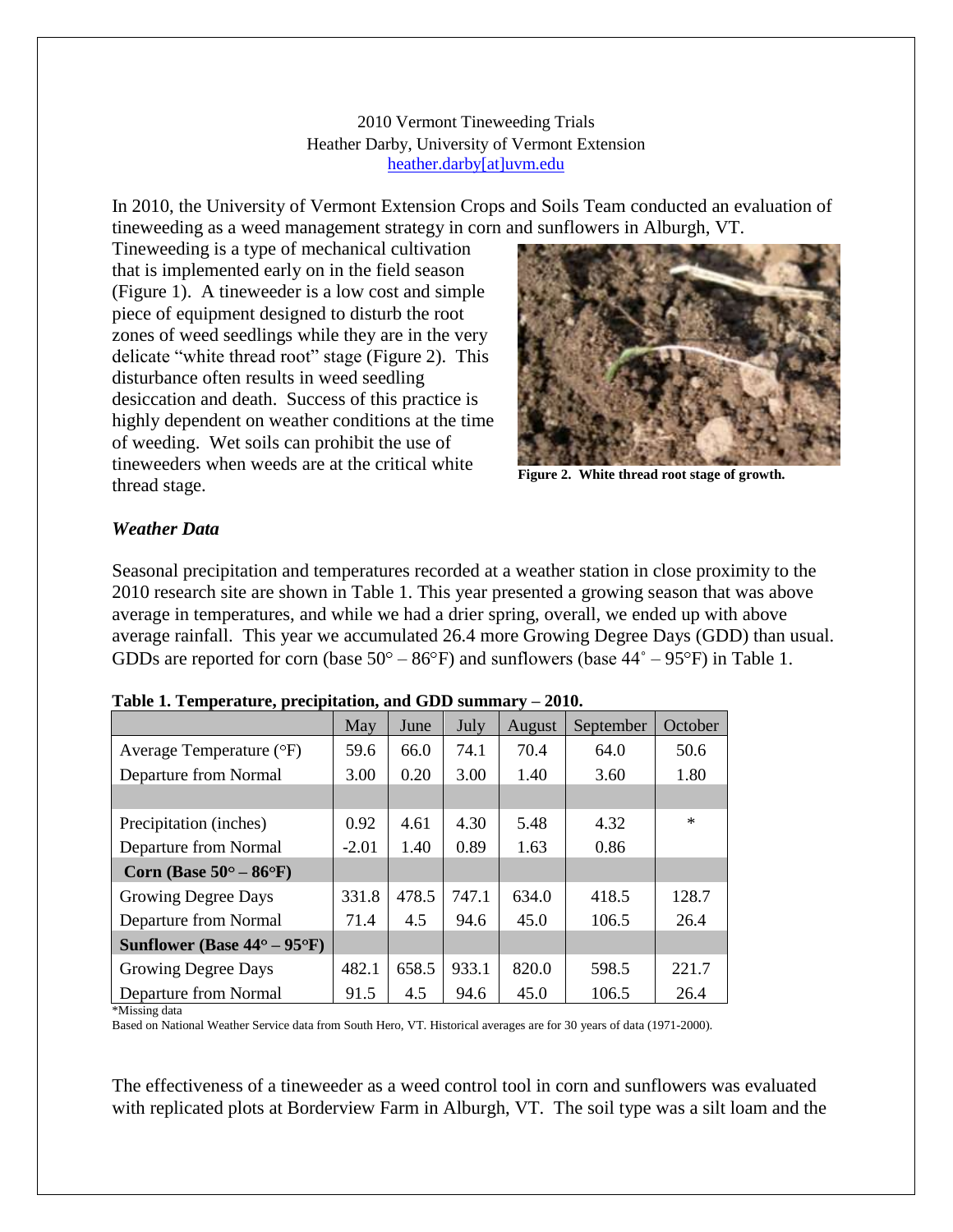previous crop was cereal rye. For each experiment, the design was a randomized complete block with four replications. Corn was planted on May 19, 2010. Sunflowers were originally planted on May  $26<sup>th</sup>$ , but due to poor germination, they were replanted on June 9, 2010. Five weed control strategies were evaluated in sunflowers: tineweeding 6 days after planting (DAP), tineweeding 12 DAP, tineweeding 6 & 12 DAP, pre-plant herbicide, and no weed control. Corn was only tineweeded once, at 6 DAP, due to wet conditions, tineweeding at 12 DAP was not possible. The pre-emergence herbicide and no weed control treatments were also evaluated in the corn plots. The seedbed for all plots was prepared with a moldboard plow, disked, and then finished with a spike tooth harrow.

## *Corn*

Corn (Seedway variety 390L) was seeded with a John Deere 1750 four row planter at 34,000 seeds/acre in 30 inch rows. A starter fertilizer (10-20-20) was applied at a rate of 200 lbs/acre. The plot size was  $10'$  x  $25'$ . On May  $30<sup>th</sup>$  Lumax (S-metolachlor, atrazine, and mesotrione) was sprayed on the plots that had an herbicide treatment at 2 qts/acre. Weed and crop populations were measured at 6 DAP. Weeds were identified pre- and post-tineweeding (Table 2). On July 9<sup>th</sup>, the corn was sidedressed with 92 lbs N/acre. Weed biomass was measured on September 21, 2010, prior to harvest. The plots were hand harvested with machetes. Two 10' row sections were harvested and weighed with a small platform scale on September 29, 2010. Populations were counted on two 17.5' row sections. A 5 plant subsample was chopped with Troy-Built chipper shredder. After mixing, a one pound subsample of chopped corn was dried, ground, and analyzed for forage quality by the Cumberland Valley Forage Laboratory in Maryland. Analysis determined crude protein (CP), acid detergent fiber (ADF), neutral detergent fiber (NDF), and 30 hour digestible NDF (dNDF). Pertinent forage quality information is summarized in Table 3. All data was analyzed using a mixed model analysis where replicates were considered random effects. The LSD procedure was used to separate treatment means when the F-test was significant ( $P < 0.10$ ).

|           |            | o       |          |         |
|-----------|------------|---------|----------|---------|
| Treatment | Harvest    | Weed    | Harvest  | Yield   |
|           | population | biomass | moisture | 35% DM  |
|           | plants/ac  | lbs/ac  | $\%$     | tons/ac |
| 6 Day     | 19000      | 1280    | $43.7*$  | $18.1*$ |
| Control   | 34700*     | 3350    | 36.0     | 11.7    |
| Herbicide | 34000*     | $130*$  | $43.7*$  | $23.0*$ |
| LSD(0.10) | 4000       | 638     | 3.28     | 5.06    |
| Means     | 29200      | 1590    | 41.1     | 17.6    |

#### **Table 2. Impact of weed control strategies on corn.**

\* Treatments that are not significantly different than the top performer in a particular column are indicated with an asterisk.

At 6 DAP, corn had not emerged, and was not visually affected by tineweeding. However, lower harvest populations in the 6 DAP tineweed indicate that corn seed may have been disturbed through the weeding action. At 12 DAP, corn was still germinating or in the spike stage, but heavy rains made tineweeding impossible until the proper window had passed, resulting in weeds that were too well established to be affected by tineweeding. Mustards (*Brassica* spp.), redroot pigweed (*Amaranthus retroflexus L.*), dandelion (*Taraxacum officinale* Weber), yellow woodsorrel (*Oxalis stricta* L.), common lambsquarters (*Chenopodium album* L.), hairy galinsoga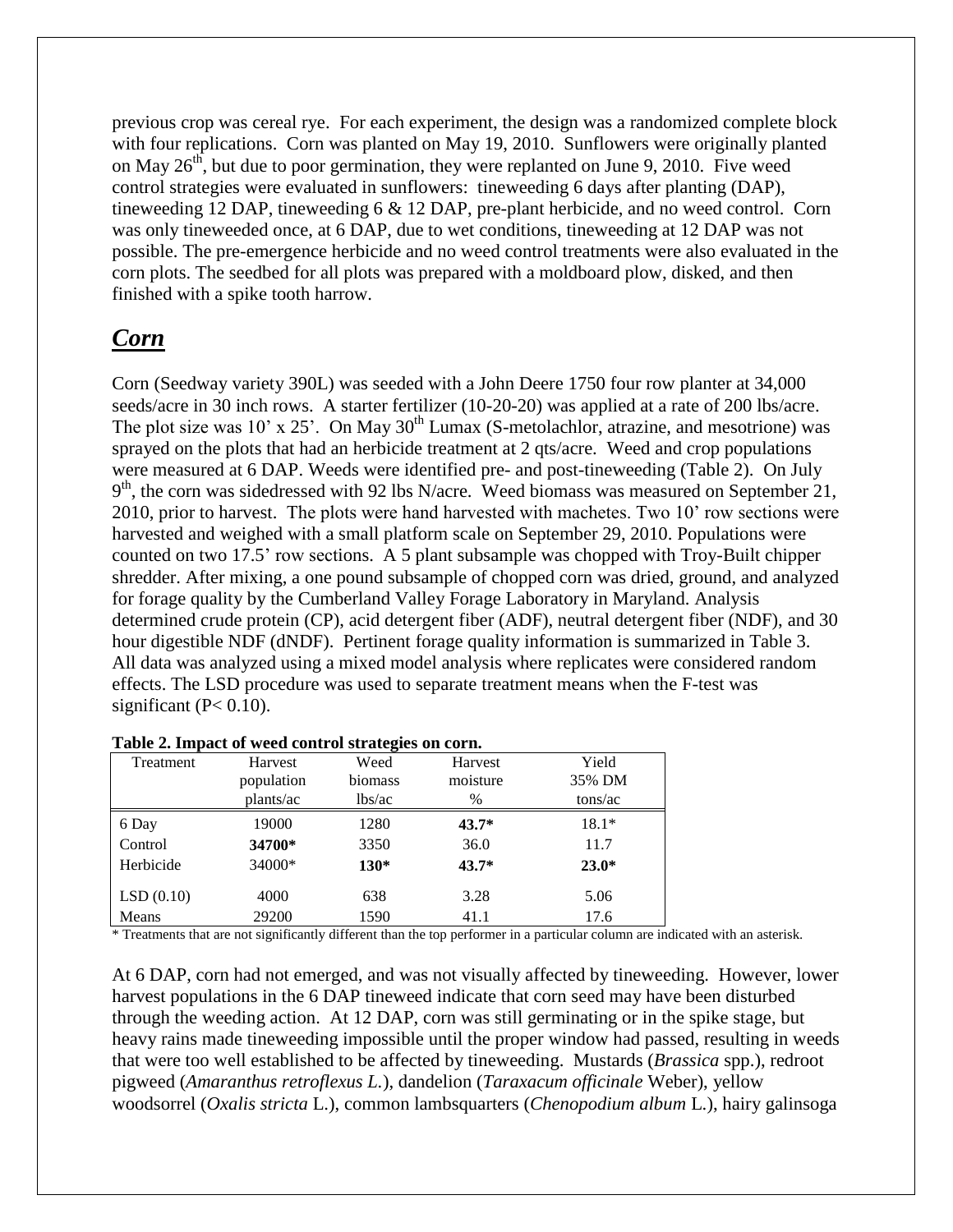(*Galinsoga* ciliate (Raf.) Blake), foxtails (*Setaria* spp.), and quackgrass (*Elymus repens* (L.) Nevski) were all eradicated by tineweeding measures. While the herbicide weed control method had the least number of weeds (Figure 3), it did not have a significant effect on yield when compared with tineweeding 6 DAP (Table 2). The control plots had the highest weed biomass that resulted in the corn taking longer to dry down and lower silage yields (Figure 4).



**Figure 3. Effect of corn weed control on weed biomass in pounds of dry matter per acre.**



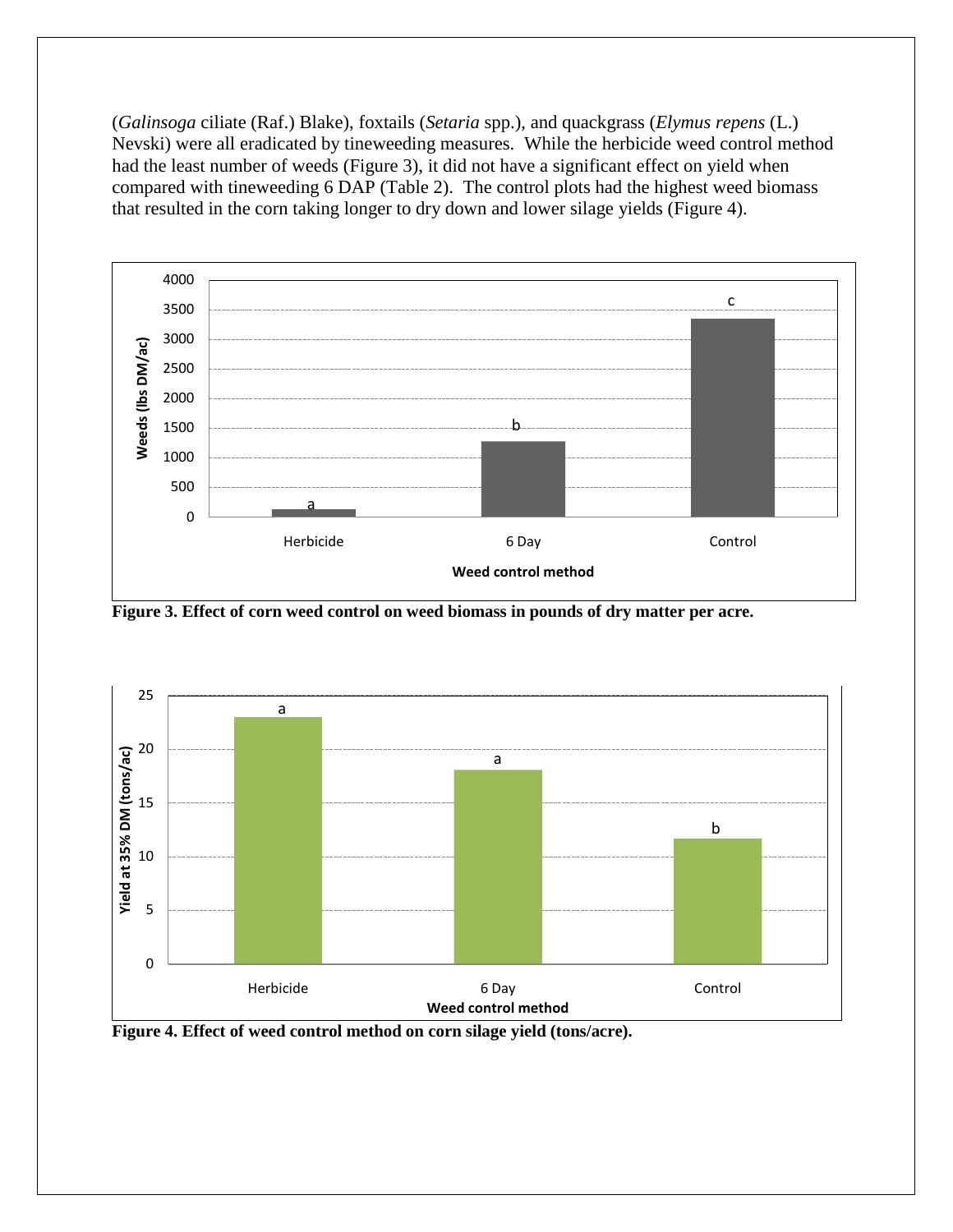| Treatment                                                                                                                                                                                                                               |                                   | Forage quality characteristics | Milk per     |               |            |           |            |
|-----------------------------------------------------------------------------------------------------------------------------------------------------------------------------------------------------------------------------------------|-----------------------------------|--------------------------------|--------------|---------------|------------|-----------|------------|
|                                                                                                                                                                                                                                         | CP                                | <b>ADF</b>                     | <b>NDF</b>   | dNDF          | <b>NEL</b> |           |            |
|                                                                                                                                                                                                                                         | $\%$                              | $\frac{0}{0}$                  | $\%$         | $\frac{0}{0}$ | Mcal/lb    | ton       | acre       |
| 6 Day                                                                                                                                                                                                                                   | 5.53                              | 27.5                           | 45.9         | 58.8          | 0.74       | 2820      | 17900*     |
| Control                                                                                                                                                                                                                                 | 5.08                              | 32.1                           | 52.3         | 54.4          | 0.71       | 2620      | 10700      |
| Herbicide                                                                                                                                                                                                                               | 5.15                              | 29.5                           | 47.9         | 55.7          | 0.73       | 2700      | 21750*     |
| LSD(0.10)                                                                                                                                                                                                                               | <b>NS</b>                         | <b>NS</b>                      | <b>NS</b>    | <b>NS</b>     | <b>NS</b>  | <b>NS</b> | 5020       |
| Means<br>and the contract of the contract of the contract of the contract of the contract of the contract of the contract of the contract of the contract of the contract of the contract of the contract of the contract of the contra | 5.25<br>and the state of the con- | 29.7<br>$\sim$                 | 48.7<br>1.00 | 56.3          | 0.73       | 2710      | 16800<br>. |

|  |  |  |  | Table 3. Impact of weed control on corn forage quality. |  |
|--|--|--|--|---------------------------------------------------------|--|
|  |  |  |  |                                                         |  |

\* Treatments that are not significantly different than the top treatment in a particular column are indicated with an asterisk. NS - None of the treatments were significantly different from one another.

Treatments did not differ significantly in CP, ADF, NDF, dNDF, NEL, and the performance indices milk per ton. Significance was detected at the 0.10 level for milk per acre because of the higher yields found in the 6 DAP and herbicide treatments (Table 3; Figure 5).



**Figure 5. Effect of weed control on milk per acre in corn.**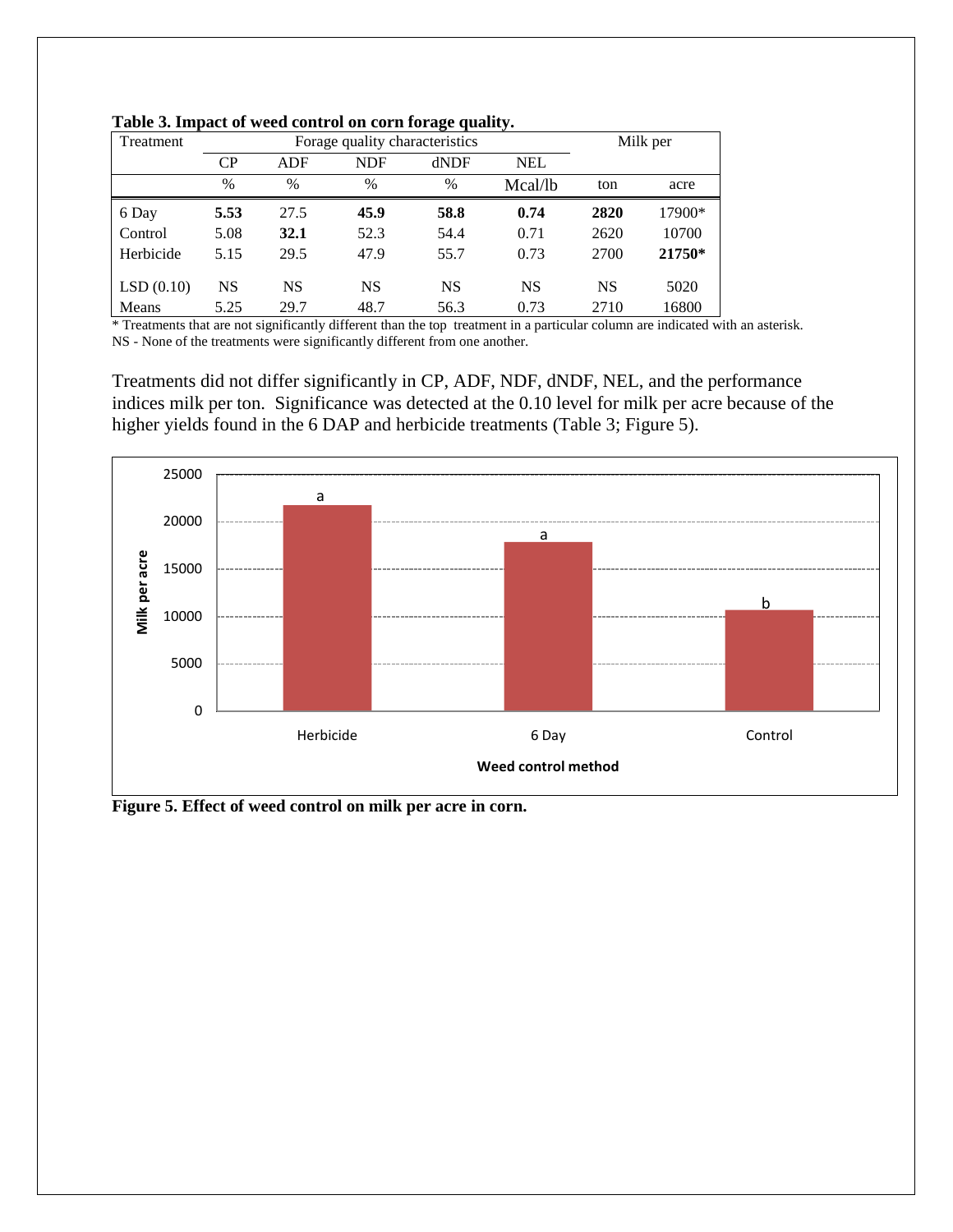### *Sunflowers*

Sunflower plots (Seeds 2000 variety Viper) were seeded with a John Deere 1750 planter equipped with sunflower fingers at a rate of 29,000 seeds per acre, with 30 inch spacing between rows. The plots size was 10' x 25'. Starter fertilizer (10-20-20) was applied at a rate of 200 lbs/acre. An additional 70 lbs of N were topdressed in early July.

A pre-plant application of Trust (trifluralin) was applied to the herbicide plots at 1.5 pints per acre. Weed and crop populations were measured at 6 and 12 DAP. Weed identification was performed at each interval. Weed biomass was measured on September  $21<sup>st</sup>$ , 2010. To prevent bird predation, all plots were covered with bird netting and "scary eye" bird deterants were errected in close proximity to the research trials. Plots were harvested with an Almaco SP50 plot combine on November 2, 2010. Yield was measured by weighing the harvested seeds on a platform scale. At harvest, moisture, and test weight were measured. All data was analyzed using a mixed model analysis where replicates were considered random effects. The LSD procedure was used to separate treatment means when the F-test was significant  $(P< 0.10)$ . No significance difference was observed among tineweeding treatments for harvest moisture, test weight, or yield (Table 4).

At 6 DAP, sunflowers had not emerged, and so were not visually affected by tineweeding. Very few weeds were present at that time, and those that were present were in white thread stage. Mustards (*Brassica* spp.), redroot pigweed (*Amaranthus retroflexus L.*), common lambsquarters (*Chenopodium album* L.), prickly lettuce (*Lactuca serriola* L.), dandelion (*Taraxacum officinale* Weber), yellow woodsorrel (*Oxalis stricta* L.), foxtails (*Setaria* spp.), and quackgrass (*Elymus repens* (L.) Nevski) were all eradicated when tineweeded at 6 DAP. At 12 DAP, sunflowers were still germinating or at the cotyledon stage. Some seedlings were pulled out by the tineweeding, and some were covered up. An average of 21% of the crop was either pulled up or covered up when the crop was tineweeded 12 DAP. By harvest, all tineweeded stands had recovered to such an extent that those few that were buried or uprooted caused no significant difference in yield (Table 4).

| Treatment  | Weed<br>biomass | <b>Harvest</b><br>moisture | Test<br>Weight | Yield at 13%<br>moisture |
|------------|-----------------|----------------------------|----------------|--------------------------|
|            | lbs/ac          | $\%$                       | lbs/bu         | lbs/ac                   |
| 12 Day     | 1528*           | 13.0                       | 27.1           | 1740                     |
| 6 & 12 Day | 1360*           | 12.7                       | 27.0           | 1750                     |
| 6 Day      | 4011            | 12.9                       | 26.8           | 1810                     |
| Control    | 2842            | 13.0                       | 26.5           | 1850                     |
| Herbicide  | 2590*           | 13.1                       | 27.3           | 1780                     |
| LSD(0.10)  | 1325            | <b>NS</b>                  | <b>NS</b>      | <b>NS</b>                |
| Mean       | 2466            | 12.9                       | 26.9           | 1790                     |

### **Table 4. Impact of weed control strategies on sunflower characteristics.**

\* Treatments that were not significantly different than the top treatment in a particular column are indicated with an asterisk. NS - None of the treatments were significantly different from one another.

Weed control method had a significant impact on final weed biomass recorded near harvest (Figure 8), but weed pressure was not significant enough to impact yield (Figure 6).